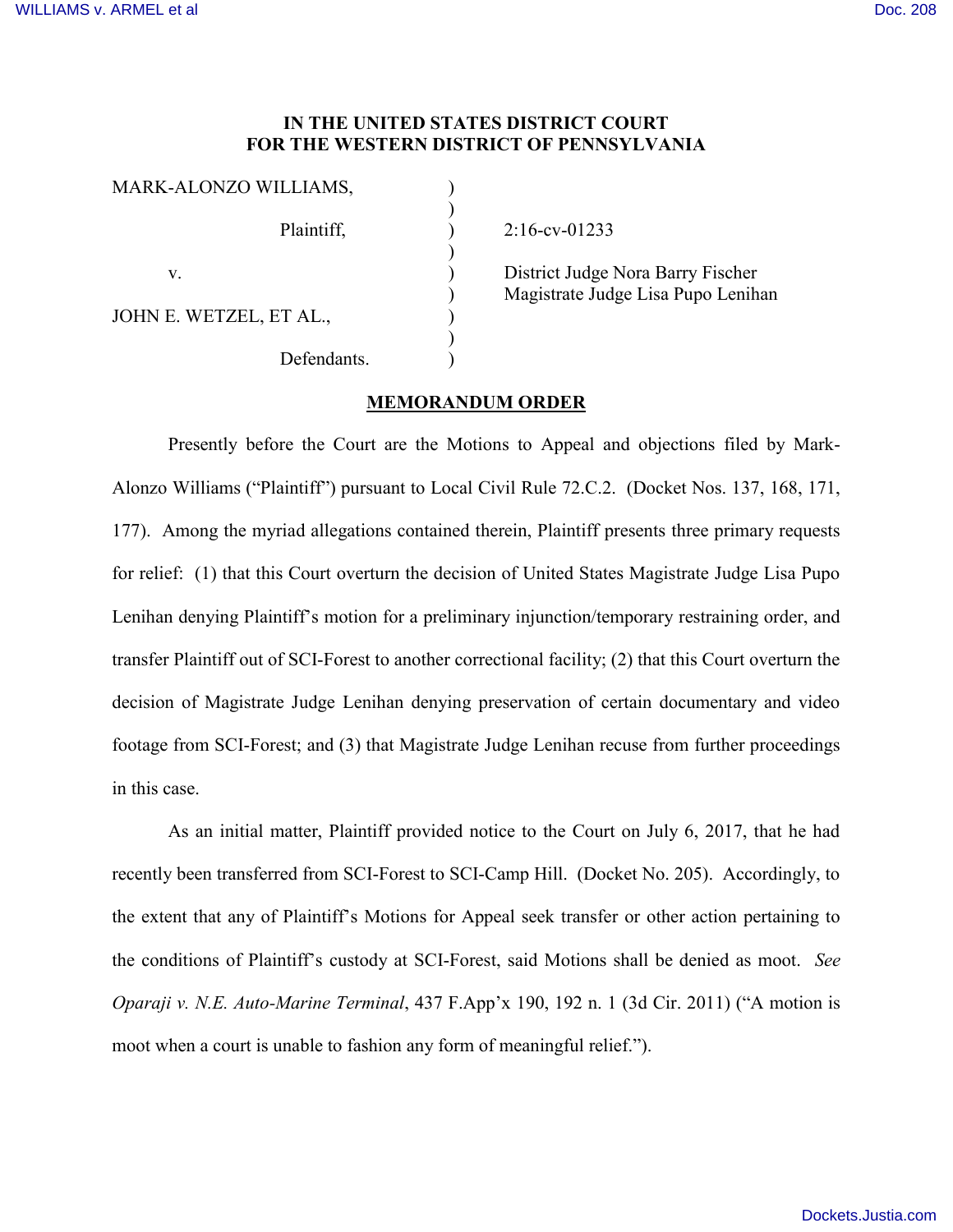With respect to Plaintiff's insistence that the Court overturn Magistrate Judge Lenihan's denial of Plaintiff's requests for preservation of the SCI-Forest "DC-121 Incident Report," as well as video footage from January 11 and April 30, 2017, the Court observes that none of these appear to be relevant to the underlying claims in this case, all of which are asserted against Defendants as a function of their employment at SCI-Fayette. (Docket No. 99 at  $3 - 5$ ). The DC-121 Incident Report and video footage pertain only to the activities of SCI-Forest staff, and do not, therefore, appear to merit an order for preservation at this time. *See Capricorn Power Co., Inc. v. Siemens Westinghouse Power Corp.*, 220 F.R.D. 429, 433 – 34 (W.D. Pa. 2004) (Enumerating three factors to consider when determining whether or not to issue an order preserving evidence: (1) the court's level of concern for maintenance of evidence in question; (2) irreparable harm likely to result absent such an order; and (3) the ability of the parties to preserve the evidence in question). Additionally, the issue of preservation of the DC-121 Incident Report is not properly before this Court, because there is no indication that it was previously raised with Magistrate Judge Lenihan. *See Polsky v. United States*, 844 F.3d 170, 174 n. 5 (3d Cir. 2016) (Noting that issues raised for the first time on appeal will not be considered). Finally, Plaintiff was ordered to seek preservation of the video footage in question through established administrative avenues at SCI-Forest before seeking leave of court. (Docket No. 173). Plaintiff has provided no evidence that he attempted to avail himself of any such administrative process. *See Escobedo v. Oddo*, 2016 WL 6948294, at \*3 (M.D. Pa. Nov. 28, 2016) (finding failure to exhaust administrative remedies, in part, because the plaintiff failed to properly seek preservation of video footage of a prison incident). The Court shall deny Plaintiff's Motions to the extent that he asks this Court to overturn the rulings of Magistrate Judge Lenihan as to the Incident Report and video footage, and/or enter an order to preserve same.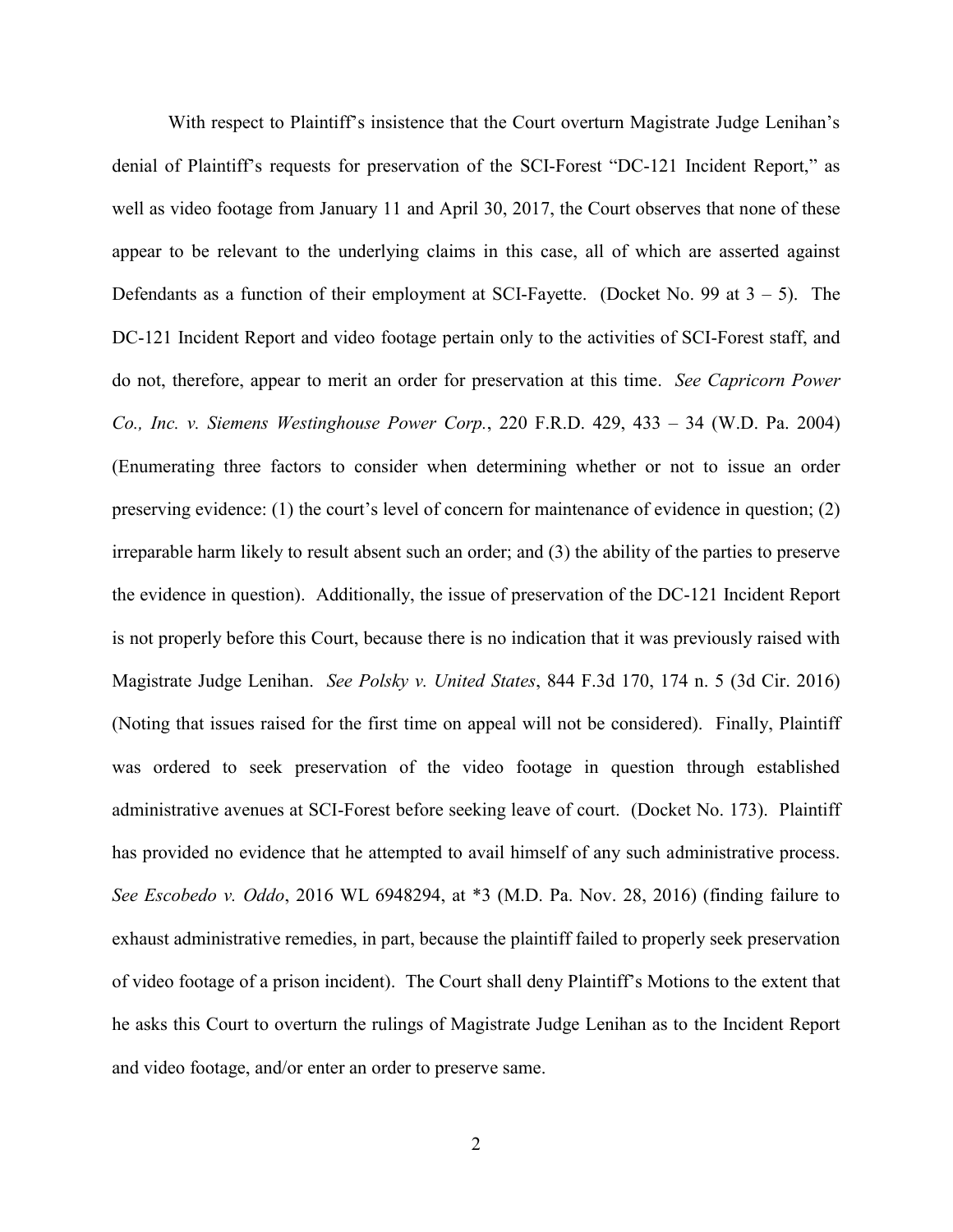In terms of Plaintiff's request that Magistrate Judge Lenihan recuse from the instant case,

the Court notes that federal judges must recuse if:

a party timely files a sufficient affidavit, setting forth factual statements showing the judge has personal bias or prejudice against a party. [28 U.S.C. § 144.](https://1.next.westlaw.com/Link/Document/FullText?findType=L&pubNum=1000546&cite=28USCAS144&originatingDoc=I0727ba1032f111e6a6699ce8baa114cf&refType=LQ&originationContext=document&transitionType=DocumentItem&contextData=(sc.UserEnteredCitation)) An affidavit that puts forth conclusory statements and opinions, however, is insufficient and does not require recusal under [§ 144.](https://1.next.westlaw.com/Link/Document/FullText?findType=L&pubNum=1000546&cite=28USCAS144&originatingDoc=I0727ba1032f111e6a6699ce8baa114cf&refType=LQ&originationContext=document&transitionType=DocumentItem&contextData=(sc.UserEnteredCitation)) *[Hill v. Carpenter](https://1.next.westlaw.com/Link/Document/FullText?findType=Y&serNum=2018654307&pubNum=0006538&originatingDoc=I0727ba1032f111e6a6699ce8baa114cf&refType=RP&fi=co_pp_sp_6538_170&originationContext=document&transitionType=DocumentItem&contextData=(sc.UserEnteredCitation)#co_pp_sp_6538_170)*, 323 [Fed.Appx. 167, 170 \(3d Cir. 2009\).](https://1.next.westlaw.com/Link/Document/FullText?findType=Y&serNum=2018654307&pubNum=0006538&originatingDoc=I0727ba1032f111e6a6699ce8baa114cf&refType=RP&fi=co_pp_sp_6538_170&originationContext=document&transitionType=DocumentItem&contextData=(sc.UserEnteredCitation)#co_pp_sp_6538_170) [Section 455](https://1.next.westlaw.com/Link/Document/FullText?findType=L&pubNum=1000546&cite=28USCAS455&originatingDoc=I0727ba1032f111e6a6699ce8baa114cf&refType=LQ&originationContext=document&transitionType=DocumentItem&contextData=(sc.UserEnteredCitation)) applies regardless of whether a party files a formal motion and affidavit for recusal, and requires recusal when a judge's impartiality "might reasonably be questioned," [28 U.S.C. § 455\(a\),](https://1.next.westlaw.com/Link/Document/FullText?findType=L&pubNum=1000546&cite=28USCAS455&originatingDoc=I0727ba1032f111e6a6699ce8baa114cf&refType=SP&originationContext=document&transitionType=DocumentItem&contextData=(sc.UserEnteredCitation)#co_pp_8b3b0000958a4) or "[w]here [she] has a personal bias or prejudice concerning a party." [28 U.S.C. §](https://1.next.westlaw.com/Link/Document/FullText?findType=L&pubNum=1000546&cite=28USCAS455&originatingDoc=I0727ba1032f111e6a6699ce8baa114cf&refType=SP&originationContext=document&transitionType=DocumentItem&contextData=(sc.UserEnteredCitation)#co_pp_3fed000053a85)   $455(b)(1)$ .

The test for recusal is an objective one and requires recusal where a "reasonable person, with knowledge of all the facts, would conclude that the judge's impartiality might reasonably be questioned." *[In re Kensington Int'l Ltd.](https://1.next.westlaw.com/Link/Document/FullText?findType=Y&serNum=2004478664&pubNum=0000506&originatingDoc=I0727ba1032f111e6a6699ce8baa114cf&refType=RP&fi=co_pp_sp_506_301&originationContext=document&transitionType=DocumentItem&contextData=(sc.UserEnteredCitation)#co_pp_sp_506_301)*, 368 [F.3d 289, 301 \(3d Cir. 2004\).](https://1.next.westlaw.com/Link/Document/FullText?findType=Y&serNum=2004478664&pubNum=0000506&originatingDoc=I0727ba1032f111e6a6699ce8baa114cf&refType=RP&fi=co_pp_sp_506_301&originationContext=document&transitionType=DocumentItem&contextData=(sc.UserEnteredCitation)#co_pp_sp_506_301) The bias required before recusal is warranted under either [§ 144](https://1.next.westlaw.com/Link/Document/FullText?findType=L&pubNum=1000546&cite=28USCAS144&originatingDoc=I0727ba1032f111e6a6699ce8baa114cf&refType=LQ&originationContext=document&transitionType=DocumentItem&contextData=(sc.UserEnteredCitation)) or [§ 455](https://1.next.westlaw.com/Link/Document/FullText?findType=L&pubNum=1000546&cite=28USCAS455&originatingDoc=I0727ba1032f111e6a6699ce8baa114cf&refType=LQ&originationContext=document&transitionType=DocumentItem&contextData=(sc.UserEnteredCitation)) "must stem from an extrajudicial source." *[Liteky v. United](https://1.next.westlaw.com/Link/Document/FullText?findType=Y&serNum=1994058306&pubNum=0000780&originatingDoc=I0727ba1032f111e6a6699ce8baa114cf&refType=RP&fi=co_pp_sp_780_544&originationContext=document&transitionType=DocumentItem&contextData=(sc.UserEnteredCitation)#co_pp_sp_780_544)  States*[, 510 U.S. 540, 544, 554, \(1994\).](https://1.next.westlaw.com/Link/Document/FullText?findType=Y&serNum=1994058306&pubNum=0000780&originatingDoc=I0727ba1032f111e6a6699ce8baa114cf&refType=RP&fi=co_pp_sp_780_544&originationContext=document&transitionType=DocumentItem&contextData=(sc.UserEnteredCitation)#co_pp_sp_780_544) Moreover, the Court of Appeals for the Third Circuit has made it clear that "a party's displeasure with legal rulings does not form an adequate basis for recusal." *[Securacomm Consulting, Inc. v.](https://1.next.westlaw.com/Link/Document/FullText?findType=Y&serNum=2000480847&pubNum=0000506&originatingDoc=I0727ba1032f111e6a6699ce8baa114cf&refType=RP&fi=co_pp_sp_506_278&originationContext=document&transitionType=DocumentItem&contextData=(sc.UserEnteredCitation)#co_pp_sp_506_278)  Securacom Inc.*[, 224 F.3d 273, 278 \(3d Cir. 2000\).](https://1.next.westlaw.com/Link/Document/FullText?findType=Y&serNum=2000480847&pubNum=0000506&originatingDoc=I0727ba1032f111e6a6699ce8baa114cf&refType=RP&fi=co_pp_sp_506_278&originationContext=document&transitionType=DocumentItem&contextData=(sc.UserEnteredCitation)#co_pp_sp_506_278) The Circuit reinforced the point that disqualification and recusal should not be methods of "judge shop[ping]." *In re Earl A. Pondexter*[, 2013 WL 5229973, at \\*1 \(3d Cir. Sept. 18,](https://1.next.westlaw.com/Link/Document/FullText?findType=Y&serNum=2031588419&pubNum=0000999&originatingDoc=I0727ba1032f111e6a6699ce8baa114cf&refType=RP&originationContext=document&transitionType=DocumentItem&contextData=(sc.UserEnteredCitation))  [2013\).](https://1.next.westlaw.com/Link/Document/FullText?findType=Y&serNum=2031588419&pubNum=0000999&originatingDoc=I0727ba1032f111e6a6699ce8baa114cf&refType=RP&originationContext=document&transitionType=DocumentItem&contextData=(sc.UserEnteredCitation)) In order to establish the level of bias necessary to require recusal, facts that arise during the course of litigation are usually insufficient. Further, "opinions formed by a judge on the basis of events occurring in the course of prior proceedings do not constitute a basis for a bias motion under [28 U.S.C. §§ 144,](https://1.next.westlaw.com/Link/Document/FullText?findType=L&pubNum=1000546&cite=28USCAS144&originatingDoc=I0727ba1032f111e6a6699ce8baa114cf&refType=LQ&originationContext=document&transitionType=DocumentItem&contextData=(sc.UserEnteredCitation)) [455\(a\)](https://1.next.westlaw.com/Link/Document/FullText?findType=L&pubNum=1000546&cite=28USCAS455&originatingDoc=I0727ba1032f111e6a6699ce8baa114cf&refType=SP&originationContext=document&transitionType=DocumentItem&contextData=(sc.UserEnteredCitation)#co_pp_8b3b0000958a4) and [455\(b\)\(1\),](https://1.next.westlaw.com/Link/Document/FullText?findType=L&pubNum=1000546&cite=28USCAS455&originatingDoc=I0727ba1032f111e6a6699ce8baa114cf&refType=SP&originationContext=document&transitionType=DocumentItem&contextData=(sc.UserEnteredCitation)#co_pp_3fed000053a85) unless they display a deep-seated antagonism that would make fair judgment impossible." *Atwell v. Schweiker*[, 274 Fed.Appx. 116, 117](https://1.next.westlaw.com/Link/Document/FullText?findType=Y&serNum=2013451457&pubNum=0006538&originatingDoc=I0727ba1032f111e6a6699ce8baa114cf&refType=RP&fi=co_pp_sp_6538_117&originationContext=document&transitionType=DocumentItem&contextData=(sc.UserEnteredCitation)#co_pp_sp_6538_117)  [\(3d Cir. 2007\).](https://1.next.westlaw.com/Link/Document/FullText?findType=Y&serNum=2013451457&pubNum=0006538&originatingDoc=I0727ba1032f111e6a6699ce8baa114cf&refType=RP&fi=co_pp_sp_6538_117&originationContext=document&transitionType=DocumentItem&contextData=(sc.UserEnteredCitation)#co_pp_sp_6538_117)

*N'Jai v. Bentz*, 2016 WL 3261892, at \*2 (W.D. Pa. June 14, 2016) (Fischer, J.). Plaintiff's wholly unsubstantiated accusations regarding Magistrate Judge Lenihan's conduct and relationships with other parties to the case are conclusory and insufficient to meet the standard for recusal. The Court will, therefore, deny Plaintiff's Motions to the extent that recusal is sought.